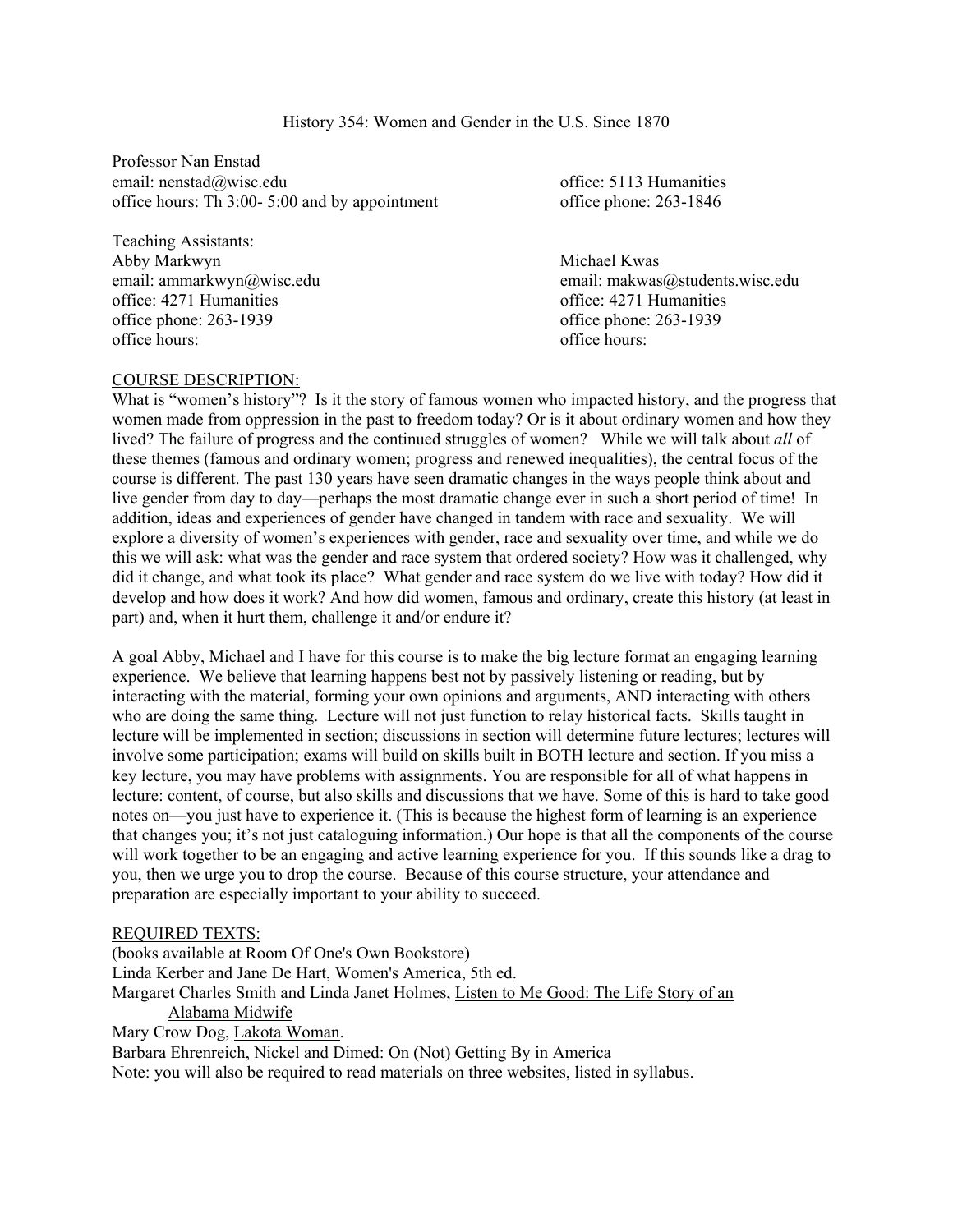### COURSE REQUIREMENTS:

We expect you to attend all classes and all discussion sections, to complete assignments on time, and to participate in discussions.

1. Section work (portfolio 10% and participation 10%):

Participation is based on quality and quantity of your contributions to section discussions. The portfolio will be comprised of a variety of kinds of short assignments that are done for section. These assignments are designed to teach you skills necessary for the exams and the paper, and will often be shared via peer review or group work. They are ungraded when you initially complete them (though your TA will record that they are completed on time). In week 10, you will select and compile some of them into a portfolio that you will turn in for a grade. More information on this to come.

2.Two Take-Home Exams (20% each): Exams will be essays, source analyses, and definitions of terms. Exams will be related to the portfolios.

### 3.Poster Project (15%)

This project will allow you to conduct primary historical research on a topic related to activism in the post 1960 era. There is no paper attached to this assignment; research will be presented on a poster in discussion section and mounted in a public display in Ingraham.

### 4. Final Paper (25%)

This 4-6 page paper will be based on Barbara Ehrenreich's Nickel and Dimed; it will ask you to make historical connections and analyze the relationship of the book to changing gender/race systems.

## COURSE SCHEDULE:

## UNIT ONE

### ANTI-LYNCHING MOVEMENTS 1880-1923: THE VICTORIAN GENDER/RACE SYSTEM AND EFFORTS TO OPPOSE IT

Week 1

1/21 Introduction. No Reading Assignment 1/23 http://womhist.binghamton.edu/aswpl/doclist.htm Introduction and docs 1-4.

## Week 2

1/28 Pascoe, "Ophelia Paquet" Women's America pp. 278-282 http://womhist.binghamton.edu/wctu2/doclist.htm Read the introduction, and documents 10, 25, 26, 27, 33.

1/30 http://womhist.binghamton.edu/aswpl/doclist.htm Documents 16, 20, 21; also choose 3 other documents from docs #10-22.

Week 3

2/4 Gilmore, "Forging Interracial Links" Women's America pp. 283-293 http://womhist.binghamton.edu/lynch/doclist.htm Introduction and documents 6, 7, 8, 9, 18, 19

## UNIT TWO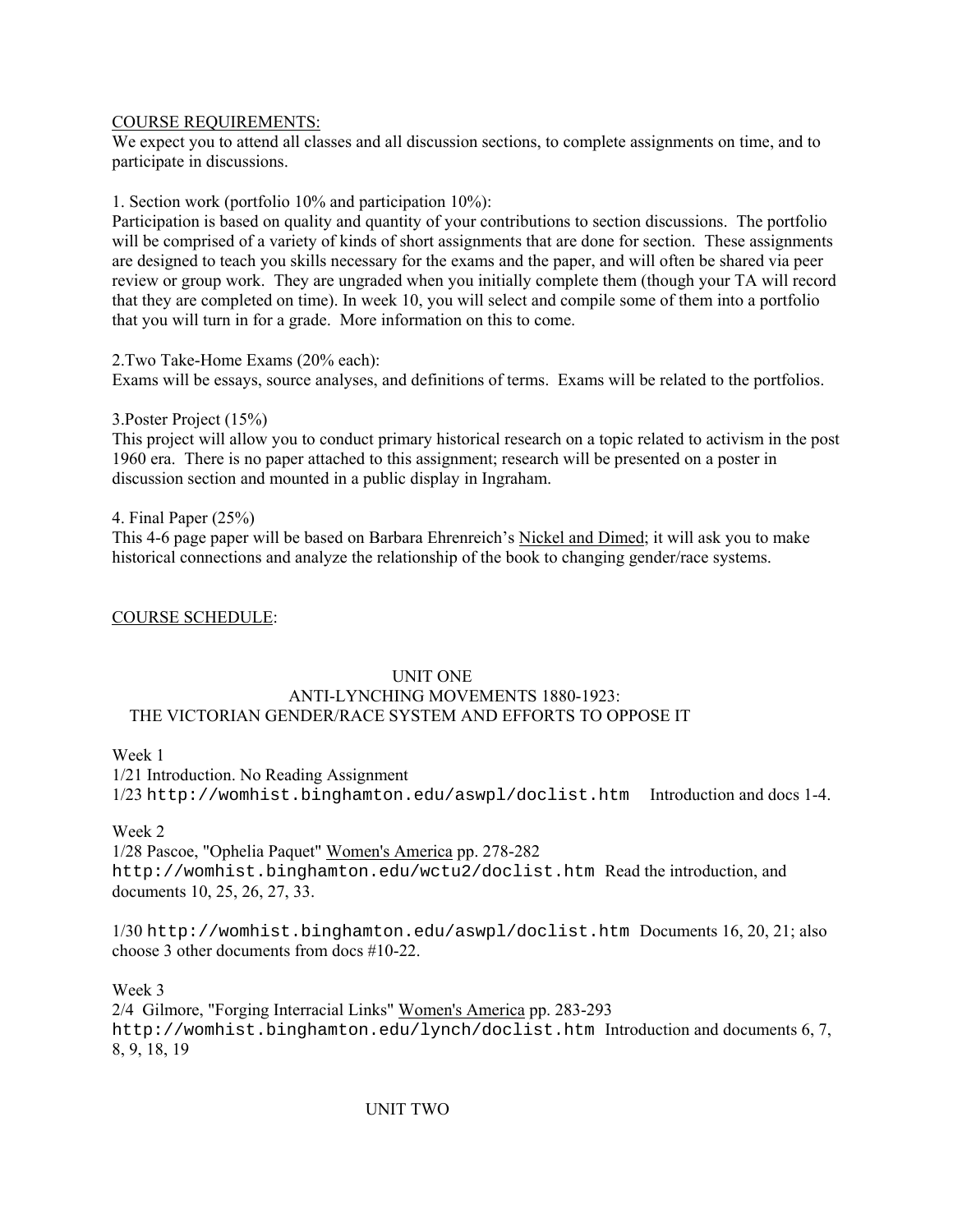# PARADOXES OF EMPOWERMENT 1890-1940: THE VICTORIAN GENDER/RACE SYSTEM DECLINES BUT A NEW ONE EMERGES

2/6 Sklar, "Florence Kelley and Women's Activism..." Women's America pp. 312-324.

# Week 4

2/11 Orleck, "From the Russian" Women's America pp. 294-309; Hall, "Disorderly Women" Women's America pp. 387-400.

2/13 document: Sanger, "I resolved..." Women's America pp. 355-363; document: Tape, "What right!..." Women's America pp. 310-312.

# Week 5

2/18 DuBois, "Harriot Stanton Blatch" Women's America pp. 327-337; Documents: Dimensions of Citizenship (first two docs) pp. 338-341; Listen to Me Good pp 1-34. 2/20 Brumberg, "Fasting Girls" Women's America pp. 363-372; Listen to Me Good pp 35-62.

# Week 6

2/25 Listen to Me Good pp. 63-112.

*(Take Home Exam I handed out in lecture.)*  2/27 Gordan, "Black and White Visions of Welfare," Women's America pp. 343-354; Yung, "Coping with the Great Depression," Women's America pp. 414-417; Jones, "Harder Times: The Great Depression" Women's America pp. 410-413.

# Week 7 3/4 Listen to Me Good pp. 113-159. 3/6 **TAKE HOME EXAM I DUE IN LECTURE**

## UNIT THREE

# BEYOND ROSIE AND JUNE: GENDER BENDING AND HYPERBOLE IN WWII AND THE FIFTIES

## Week 8

# *NOTE: Choose groups and topics for Poster assignment in section this week!*

- 3/11 Bailey and Farber, "Prostitutes on Strike," Women's America pp. 426-435 Matsumoto, "Japanese-American Women" Women's America pp. 436-441
- 3/13 McEnaney, "Atomic Age Motherhood" Women's America pp. 448-454 Swerdlow, "Ladies' Day" Women's America pp. 471-485

3/18 and 3/20: SPRING BREAK!

## Week 9

- 3/25 Freedman, "Miriam Van Waters" Women's America pp. 455-461 Cahn, "Mannishness" Women's America pp. 462-470.
- 3/27 Horowitz, "Betty Friedan" Women's America pp. 486-500